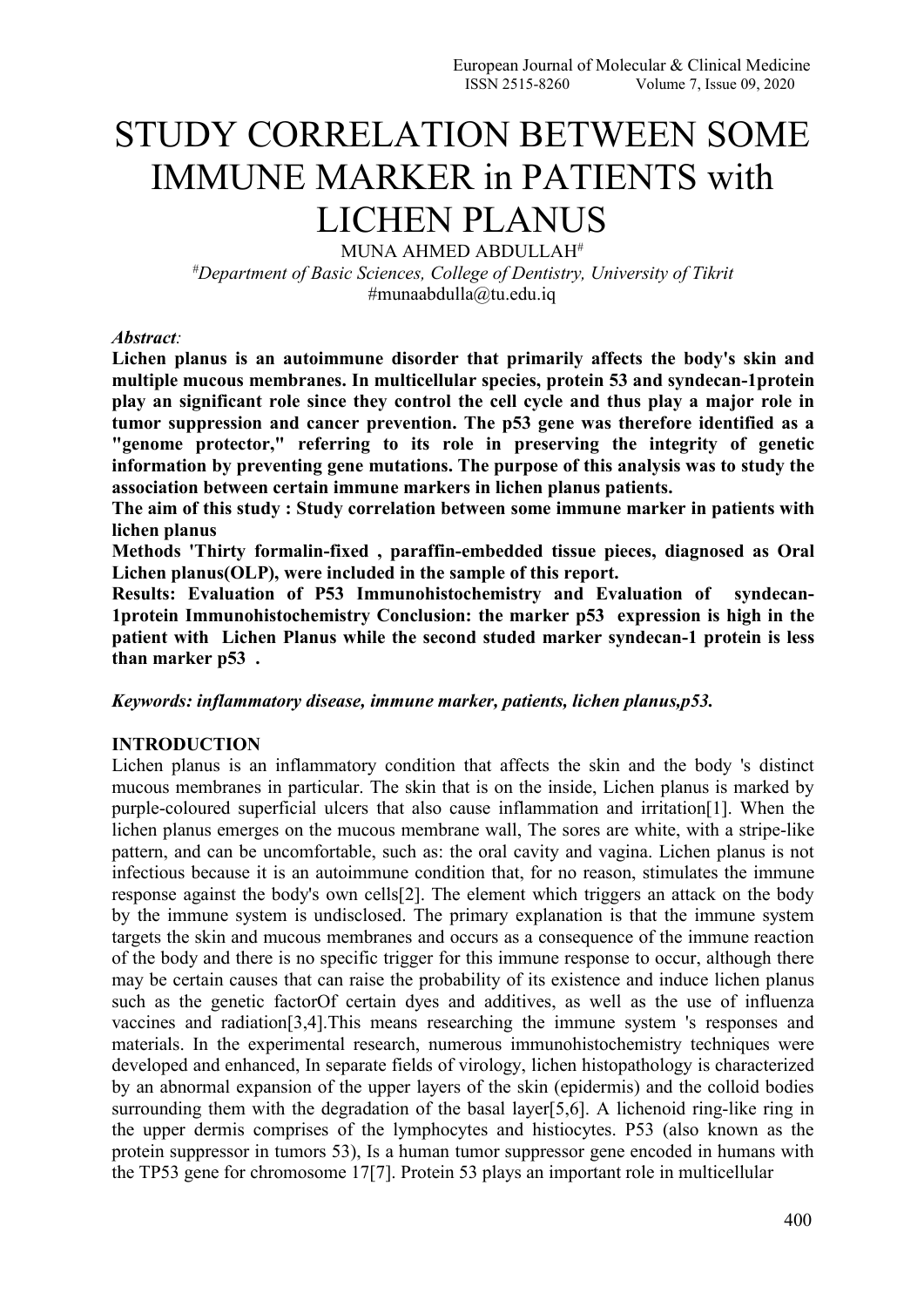organisms because it controls the progression of the cells and thereby plays an important role in tumor suppression and cancer prevention[8]. He thus identified the p53 gene as a "genome protector," Referring to its role in keeping genetic material intact through the avoidance of gene mutations. Lichen planus is an infectious condition that predominantly affects the body 's skin and separate mucous membranes[9]. It is not infectious when, for no reason, the immune system triggers against the body's own cells[10].The factor that causes immune system to attack the body is unknown. The use of influenza vaccines and exposure to certain dyes and chemicals may increase the likelihood of its occurrence[11- 32]. The histopathology of lichen is characterized by irregular enlargement of the upper layers of skin (epidermis) and colloid bodies around them with destruction of the basal layer (Epidermis). P53 (also known as tumor suppressor protein 53), is a human tumor suppressingor gene encoded by the TP53 gene on chromosome 17 in humans. It plays an important role in multicellular organisms because it regulates the cell cycle and plays a major role in suppressing tumors and preventing cancer[12,13].The aim of this study : Study correlation between some immune marker in patients with lichen planus .

### **MATERIAL AND METHODS**

"The Sample of this study included thirty formalin-fixed, paraffin- embedded tissue blocks, which have been diagnosed as Oral Lichen planus(OLP), dated from (2016 till 2017) The study samples were obtained from the archives of the department of Oral and Maxillofacial Pathology/ College of Dentistry/ University of Baghdad.

### Control groups:

Positive control:- Positive control was (accomplished or obtained with effort) based on the disease-fighter manufacturer's data sheet. Slides were developed from blocks of patients with tissue believed to contain the target (a germ the body is attempting to defend against).

Negative control:- This has been used to (show or demonstrate) the habit / desire of staining ways of doing stuff as a constructive control. One adverse control was used for each series of test runs.

### Immunohistochemistry(IHC)

Immunohistochemical staining is used a great deal in the oral lichen planus OLP (identification of a disease or problem, or its cause) .

According to Dako 's detection device instructions, immunohistochemistry tests were treated and done . Slides were washed with a cleaning buffer, Peroxidase-Blocking Reagent was added and all slides were developed / grown for 10 minutes. A double-headed light microscope was used to grade slides by a scientist who is a disease specialist. In at least 10 percent of the cell centers (of cells or atoms), positive centers (of cells or atoms) staining p53 is cautiously considered / believed to be p53 overexpression. Those with less than 10% of a cell or atom 's positive cell center is considered / believed to be natural expression. According to the DAKO rules of conduct, the p53 values are cut off. At room temperature in the fume hood, the stained slides were left to dry for at least one hour and then gathered together by a DPX mounting medium. Immunohistochemistry tests were treated and performed according to the instructions of Dako's detection method. When washing the slides with a laundry shield, Peroxidase-Blocking Reagent was added and all slides were created / grown for 10 minutes. The edges around the samples were marked by liquid blocker pap ink in order to prevent the distribution of the materials from the samples during the IHC run. After (more than two, but not many) experiments, the best incubation time of 60 minutes was determined using various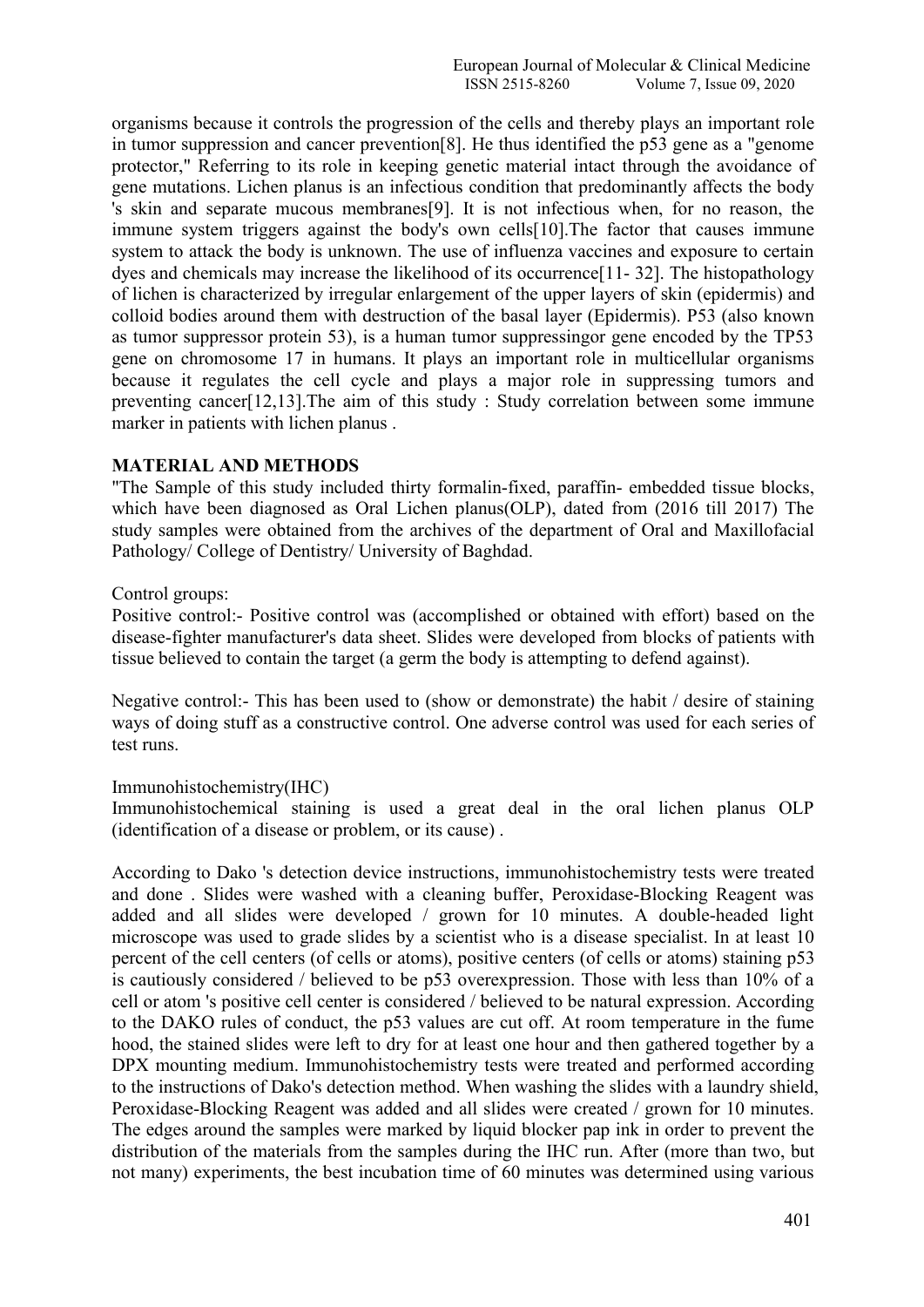incubation times (20, 30, 45, 60 and 90 minutes) for the collection of Ag samples, the washing buffer washed the samples, the reagent blocking (Ab diluent) was applied for 30 minutes to eliminate the excess position of other non-clearly stated / particular proteins and to minimize the growth. A qualified physician (a doctor who is a disease expert) used a double headed light microscope to grade slides. Cut-off values were carried out with the help of a (doctor who is a disease expert) for all disease fighters used in the analysis [14,15]. In at least 10 percent of cell centers (of cells or atoms), positive centers (of cells or atoms) staining p53 were carefully considered / believed p53 overexpression, while those with less than 10 percent positive cell center (of a cell or atom) were considered / believed normal expression. The stained slides were left for at least one hour to dry in the fume hood at room temperature. [16,17].

### Statistical Analyses

Test with Chi-square and mean  $\pm$  S.D. They were included in clinicopathology trials. All the mathematical work was performed in SPSS version 13.0 (SPSS, Inc., Chicago, USA) and in Microsoft Excel<sup>[16]</sup>.

## **RESULTS AND DISCUSSION**

Evaluation of P53 Immunohistochemistry

Positive P53 Immuno staining was observed in all cases of oral lichen plate (OLP) as brown nucleic expression  $(1,2,3,4,5)$  cases of P53 immuno staining of oral lichen plate (OLP) were summarized in Table (1) showing that (2) cases (6,668%) had strong positive expression, (8) cases (26,672%) had strong positive expression, and (20) cases (66,66%) displayed moderate positive expression.



\*1(weak expression),2 (moderate expression), 3 (strong expression).



Figure (1) Positive immunofluorescence in moderately differentiated oral lichen (OLP) (10x)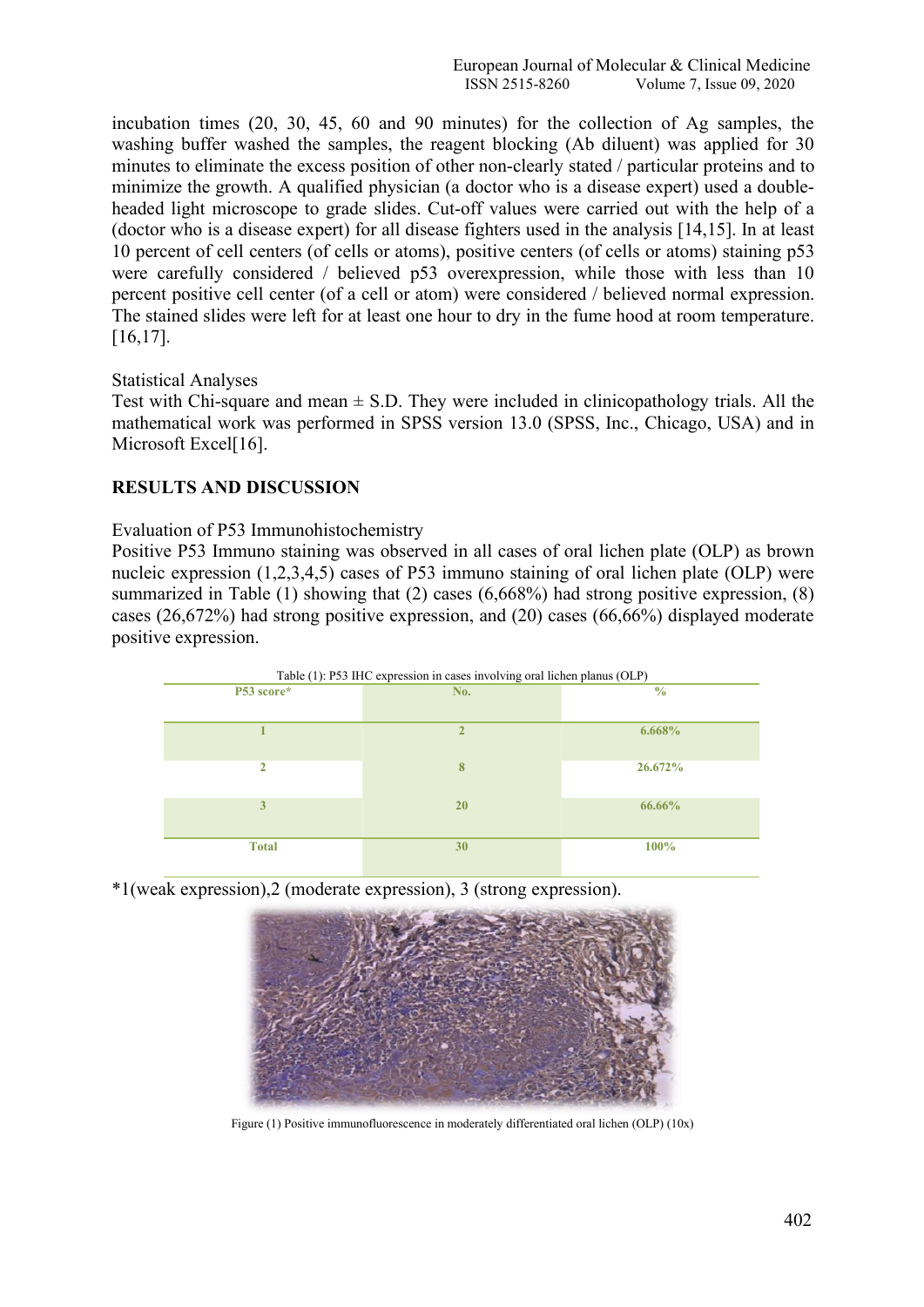

Figure (2) Immunohistochemistry in (OLP) (10x).



Figure (3) P53 positive immunofluorescence (OLP) (40X)



Figure (4) Positive Immunohistochemistry for the Brown Protein Nucleus (40X)



Figure (5) Positive immunohistochemistry inoculation of the brown protein p53 in differentiated poor oral lichen planus (OLP). (40X)

17 cases (56.7 percent) were male and 13 cases (43.3 percent) were female and about 1.3:1 were male / female[18,19,20]. Over the past half century, the difference in the male : female ratio has become less profound and this trend has been due to a growth in women's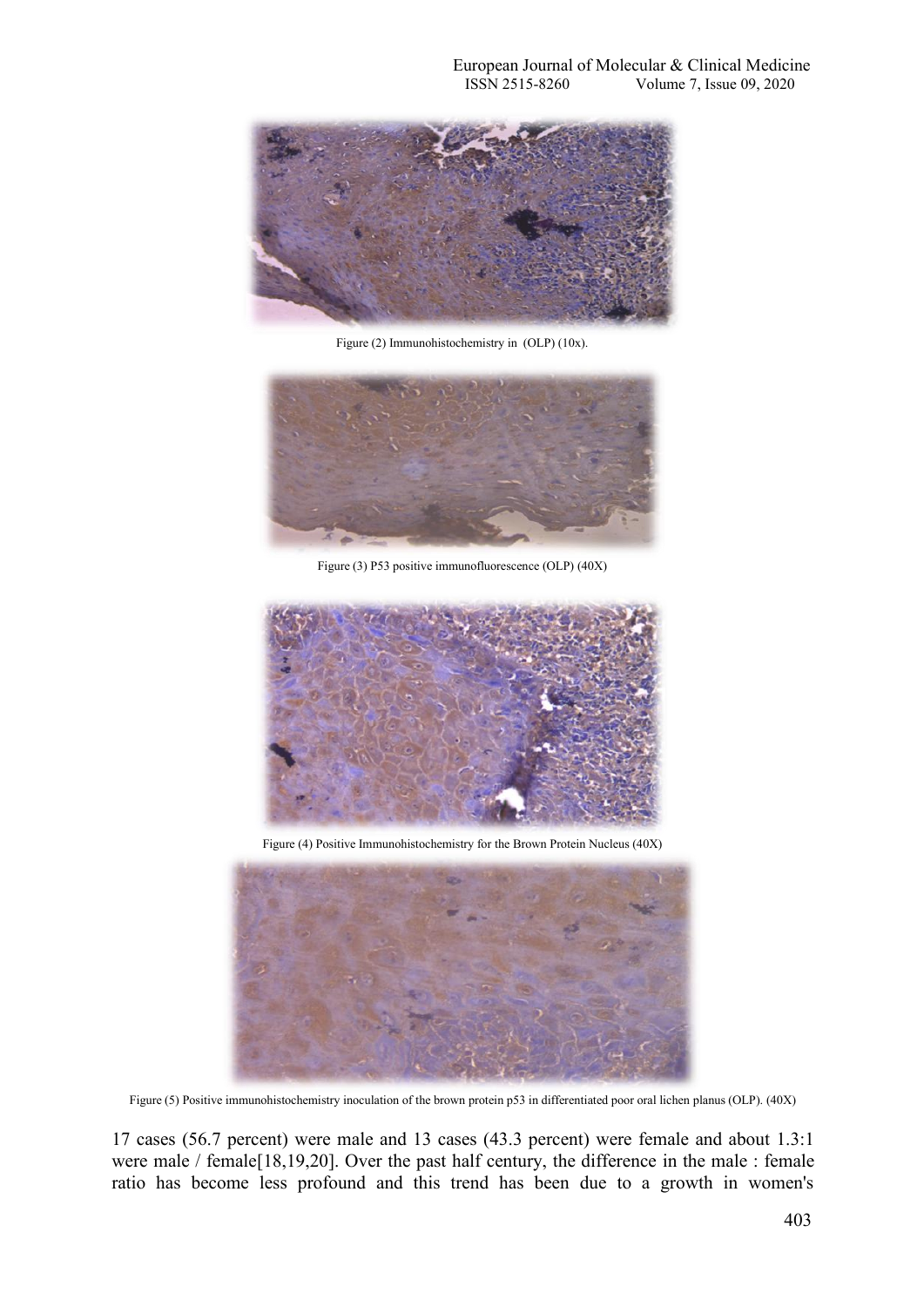consumption of smoking and alcohol. The most predominant location was the lips, which is in line with the results of previous research. 17 cases (56.7 percent) were male and 13 cases (43.3 percent) were female and about 1.3:1 were male  $/$  female[21]. Over the past half century, the difference in the male : female ratio has become less profound and this trend has been due to a growth in women's consumption of smoking and alcohol.The most predominant location was the lips, which is in line with the outcomes of prior research. The lower lip is the most common site and a common site for the development of oral lichen plauns is the lower lip. Prolonged exposure to environmental carcinogenesis might clarify the correlation between the growth of oral Lichen Plauns (OLP) and aging[22] [31].

Evaluation of syndecan-1protein Immunohistochemistry

As a dark cytoplasmic staining of cells, positive syndecan-1protein immunostaining has been observed. Illustrations (6). Positive IHC expression was reported in all cases of oral lichen planus (OLP) as shown in Table ( 2), which indicates that (6) cases (20.004%) showed poor positive expression, (7) cases (23.338%) showed strong positive expression, and (17) cases (65.678%) showed high positive expression.



\*1 (weak expression), 2(moderate expression), 3(strong expression).

The results of this study demonstrated a statistically non-significant relationship with the expression of syndecan-1 protein in relation to age (p-value=0.181) and gender (p value=0.276) according to the chi-square test, and demonstrated a statistically significant correlation with respect to age (p-value=0.181) and gender (p-value=0.276, (p-value=0.276,  $(p-value=0.181)$ 

Significant correlation of expression of syndecan-1protein with expression of the cell site (p value=0.015) and clinical expression  $(p$ -value=0.003)

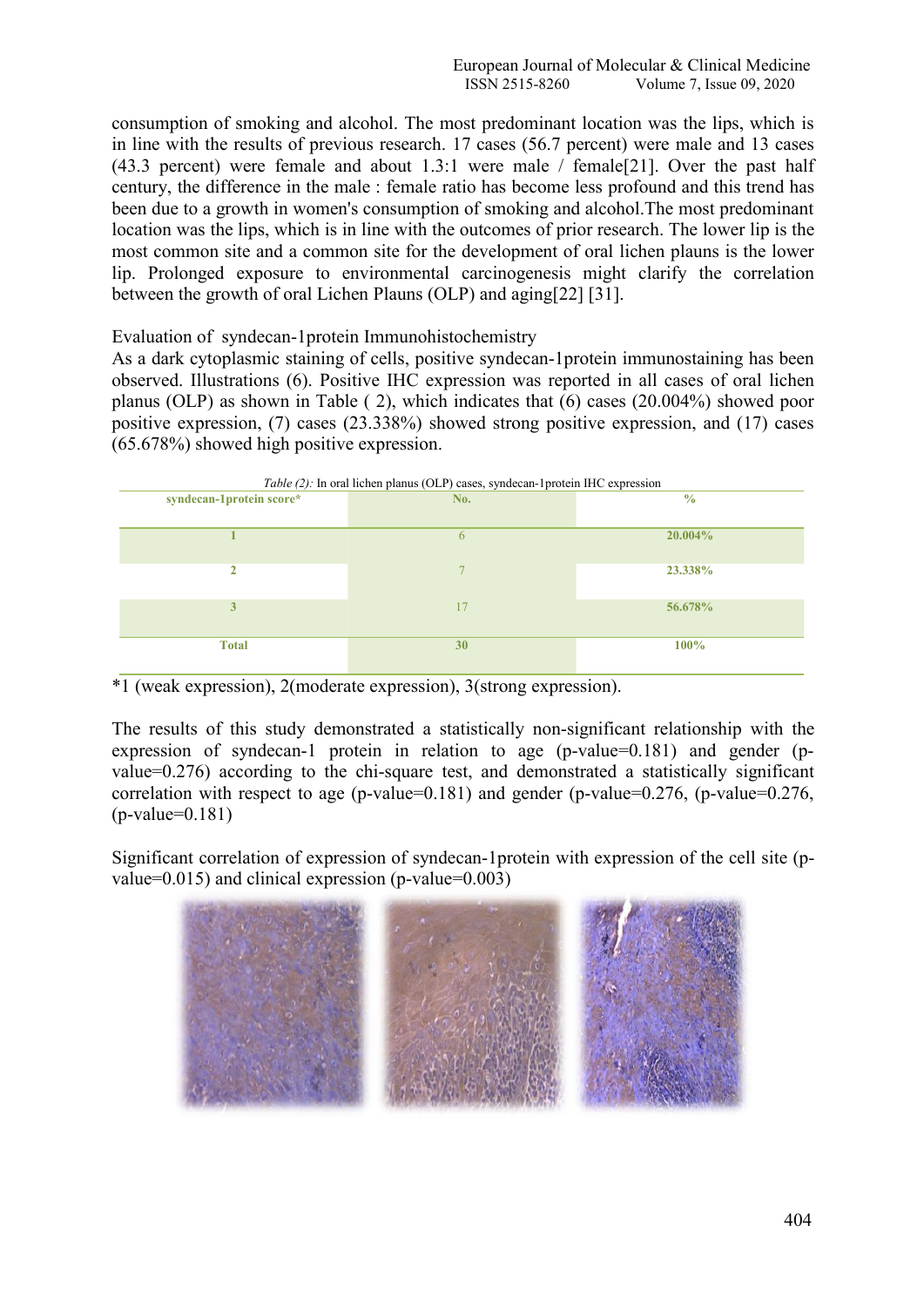

Figure (6) immunostaining of syndecan-1protein in (OLP)

Endophytic(ulcer) clinical function (63.3 percent) 19 cases followed by exophytic mass, which (36.7 percent) 11 cases, was the most prevalent clinical presentation reported in this report.

Endophytic(ulcer) clinical function (63.3 percent) 19 cases followed by exophytic mass, which (36.7 percent) 11 cases, was the most prevalent clinical presentation reported in this report. The fact that the present research and some of the others are not an epidemiological style of analysis may be due to these discrepancies, because the small number of cases prevent conclusive clinical results,These findings are consistent with previous studies[23].

Over the last half century it has been less profound and this trend is due to the rise in women's smoking and alcohol use. However, depression and the increase in the number of female factory employees may be contributing causes, the tongue is the most prevalent site, and this is consistent with previous findings and varies from other research which have shown that the most prevalent location is the buccal mucosa, and indeed those which have shown that the lower lip is the most prevalent site[24].

In both oral lichen planus (OLP) cases, the findings of this analysis showed good syndecan-1 protein expression. The protein released by cancer cells is required to activate the cancer cells themselves and/or the broblasts for cancer invasion and development[25].

The findings of this analysis revealed positive syndecan-1 protein expression in all cases of oral lichen planus with a high positive score (56.678 percent) of cases[26]. The present finding was consistent with previous reports[27]Immunohistochemical review of syndecan-1 protein expression revealed that anti-syntecan neutralization therapy,1 protein pooled around oral lichen .[28,29]The study concluded that higher protein expression was demonstrated by cancer cells with greater invasion potential. The protein released by cancer cells is required to activate the cancer cells themselves and/or the broblasts for cancer invasion and development[30].

## **CONCLUSION**

We concluded from the study that the marker p53 expression is high in the patient with Lichen Planus while the second studed marker syndecan-1 protein is stronger than marker p53.

### **REFERENCES**

- [1] Ghaderi R, Makhmalbaf Z. The relationship between lichen planus and hepatitis C in Birjand, Iran. Shiraz E-med J. 2007;8:72–9.
- [2] Beaird LM, Kahloon N, Franco J, et al. Incidence of hepatitis c in lichen planus. J Am Acad Dermatol. 2001;44:311–1.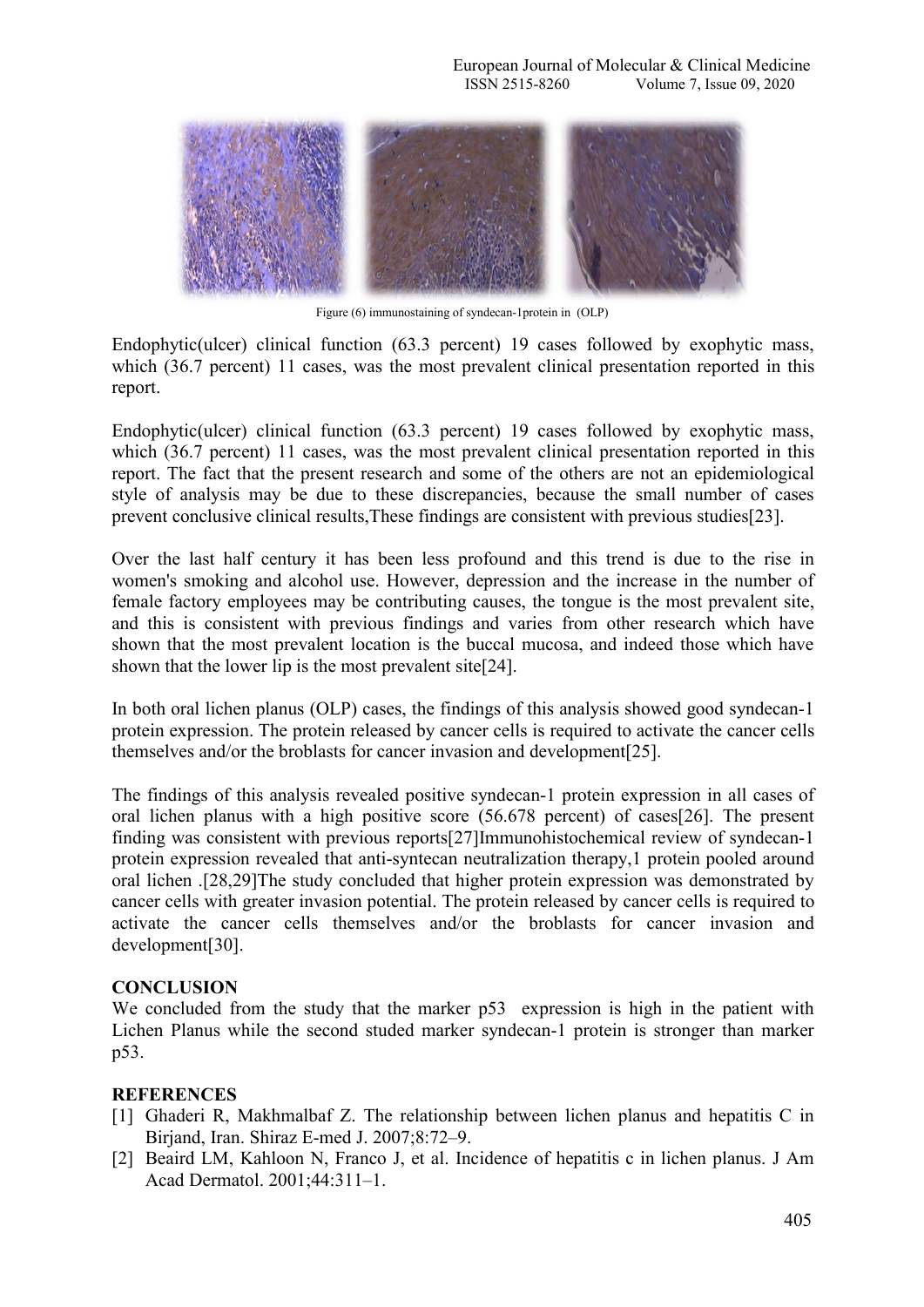- [3] Tovaru S, Tovaru M, Costache M, et al. Medicina si patologie Orala volumul I Q Med Publishing 2008
- [4] Nagao Y, Myoken Y, Katayama K, et al. Epidemiological survey of oral lichen planus among HCV infected inhabitantsin a town in Hiroshima Prefecturrein Japan from 2000 to 2003. Oncol Rep. 2007;18:1177–81.
- [5] Kirtak N, Inaloz HS, Ozgoztasi O, et al. The prevalence of hepatitis Cvirus infectionin patients with lichen planus in Gazinateq region of Turkey. Eur J Epidemiol. 2000;16:1159–61.
- [6] Karaverioglu D, Koytak ES, Bazkaya H, et al. Lichen planus and HCV infection in Turkish patients. Turk J Gastroenterol. 2004;15:133–6.
- [7] Harman M, Akdeniz S, Dursun M, et al. Lichen planus and hepatitis C virus infection: an epidemiologic study. Int J clin Pract. 2004;58:1118–9.
- [8] Denli YG, Durdu M, Karakas M. Diabetes and hepatitis frequency in 140 lichen planus cases in Cukurova region. J Dermatol. 2004;31:293–8.
- [9] Gimenez-Garcia R, Perez-Castrillon JL. Lichen planus and hepatitis C virus infection. J Eur Acad Dermatol Venerol. 2003;17:291–5.
- [10] Giuliani M, Lajolo C, Miani CM, et al. Hepatitis C virus chronic infection and oral lichen planus: an italian case control study. Eur. J Gastroenterol Hepatol. 2007;19:647– 52.
- [11]Lodi G, Giuliani M, Majorana A, et al. Lichen planusand hepatitis C virus: a multicentre study of patients with oral lesions and a systematic review. Br. J Dermatol. 2004;151:1172–81.
- [12]Mouelhi L, Debbeche R, Sfar I, et al. Auto-immune serological disorders in chronic viral C hepatitis: prevalence and clinical significance. Tunis Med. 2008;86:777–81.
- [13]Ko HM1, Hernandez-Prera JC, Zhu H, et al. Morphologic Features of Extrahepatic Manifestations of Hepatitis C Virus Infection Clinical and Developmental Immunology. 2012;2012:740138–740138.
- [14] Ibrahim HA, Baddour MM, Morsi MG, et al. Should we routinely check for hepatitis B and C in patients with lichen planus or cutaneous vasculitis? East Mediterr Health J. 1999;5:71–8.
- [15] Gheorghe L, Csiki IE, Iacob S, et al. The prevalence and risk factors of hepatitis C virus infection in adult population in Romania: a nationwide survey 2006-2008. J Gastrointestin Liver Dis. 2010;19:373–9.
- [16]Molnar GB, Cocean S, Jebeleanu L, et al. Evaluarea epidemiologica a infectiei anamnestice cu virus hepatitic C la populatia din 11 judete ale Romaniei. Rom J Infect Dis. 2005;8:3-7.
- [17]Mohd Hanafiah K, Groeger J, Flaxman AD. Global epidemiology of hepatitis C virus infection: New estimates of age-specific antibody to HCV seroprevalence. Hepatology. 2013;57:1333–42.
- [18] Sugerman PB, Savage NW, Walsh LJ, et al. The pathogenesis of oral lichen planus. Crit Rev Oral Biol Med. 2002;13:350–65.
- [19]Tovaru S. Incidence of oral lesions in a selected hospital populations Poster 11 th Biennal Congress of EAOM Athens 2012
- [20]Scully C, Carozzo M. Oral mucosa disease-lichen planus. Br J Oral Maxilofac Surg. 2008;46:15–21.
- [21]Roopashree MR, Gondhalekar RV, Shashikanth MC, George J, Thippeswamy SH, Shukla A. Pathogenesis of oral lichen planus--a review. J Oral Pathol Med 2010;39:729- 34.
- [22]Sagari S, Sanadhya S, Doddamani M, Rajput R. Molecu-lar markers in oral lichen planus: A systematic review. J Oral Maxillofac Pathol 2016;20:115-21.